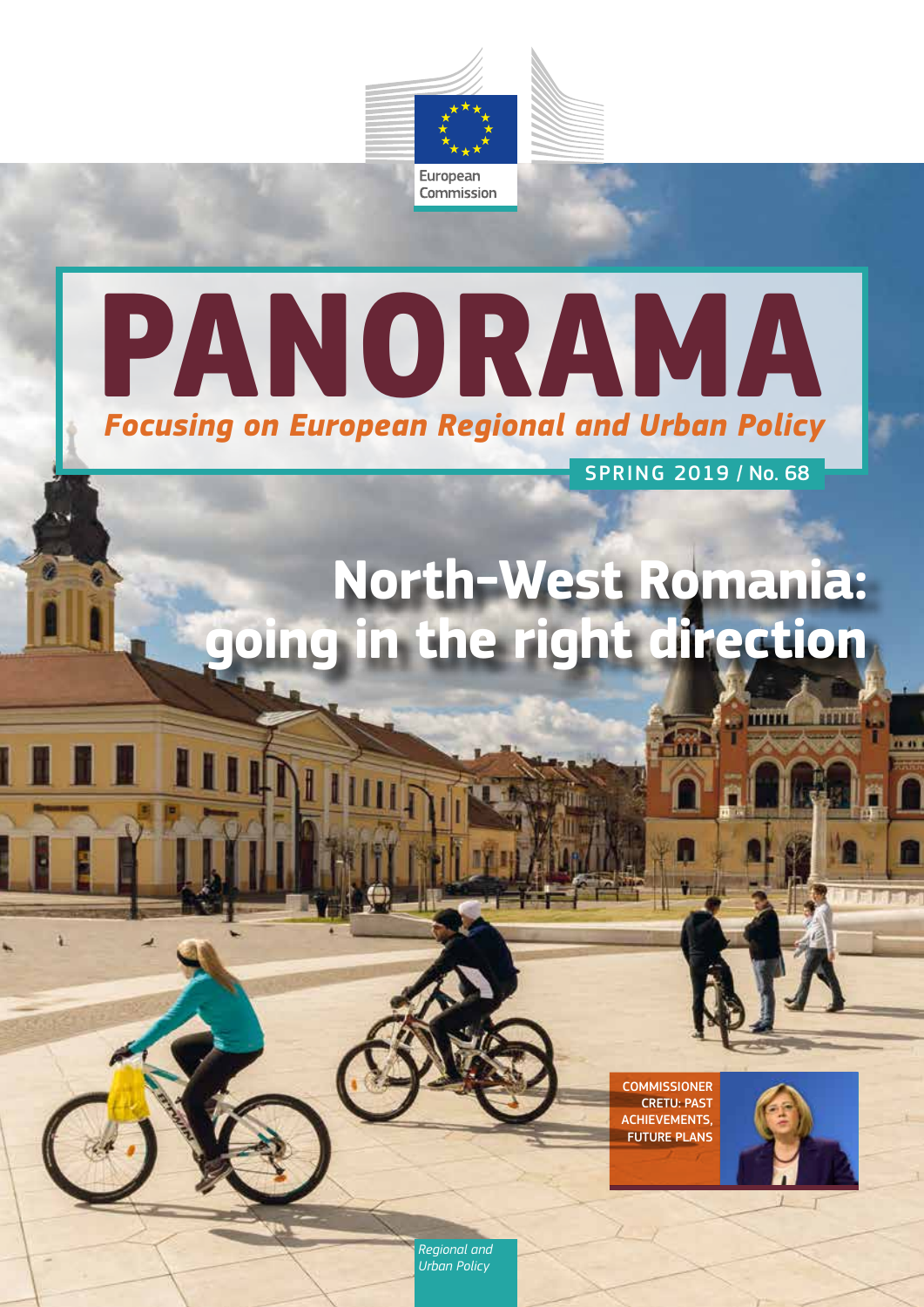## **Good news for Portugal … and future EU investment**

*The Alcobaça Monastery is a UNESCO World Heritage Site in central Portugal*

In November 2018, the Integrity Pact Stakeholder Event 'Together towards Clean Contracting: New developments and the road ahead' presented some important project results, shared lessons learned and looked forward to the challenges ahead.

In Portugal, the last officially signed Integrity Pact (IP) will promote transparency and efficiency in an EU-funded project focusing on the restoration and preservation of the Alcobaça Monastery. This is one of the countr n Portugal, the last officially signed Integrity Pact (IP) will promote transparency and efficiency in an EU-funded project focusing on the restoration and preservation of the Alcobaça medieval treasures and is among the most influential Cistercian centres in the Iberian Peninsula and Europe as a whole.

The Portuguese Government's General Directorate of Cultural Heritage will be supported by Transparency International Portugal in ensuring that the project, which is worth around EUR 1 million, will deliver on its objectives and that citizens will continue to be informed about and involved in monitoring the work.

With parts of the structure dating back to the  $12<sup>th</sup>$  century, the Alcobaça Monastery retains many of its medieval features. As a result of its unique history, the monument has been recognised as a UNESCO World Heritage Site. With large numbers of tourists visiting Alcobaça, the work will help to protect the building's intricate designs, including the famous

tombs of King Pedro I and Inês de Castro commissioned by King Pedro I after the dramatic love story that would later inspire many poets and artists.

#### **Showcasing transparency and value added**

This is the last of the 17 projects in 11 Member States to use IPs for EU-funded projects as part of a joint pilot initiative between Transparency International and the European Commission's DG Regional and Urban Policy. Their goal is to boost transparency and value for money for EU investment under Cohesion Policy. As the implementation of these projects has progressed, some significant results have been observed and important lessons learned for the future.

On 28 November 2018, the Integrity Pact Stakeholder Event brought together around 120 stakeholders from all 17 IPs: civil society partners, contracting authorities, managing authorities, contractors, as well as other important interested parties (anti-corruption authorities, public procurement offices), representatives of the European Commission (in particular DG Regio), and the Transparency International EU Liaison Office and Secretariat.

The aim of the event was to showcase best practice and promote ambition among the existing IPs. Three years into the project, participants shared lessons learned, achievements and